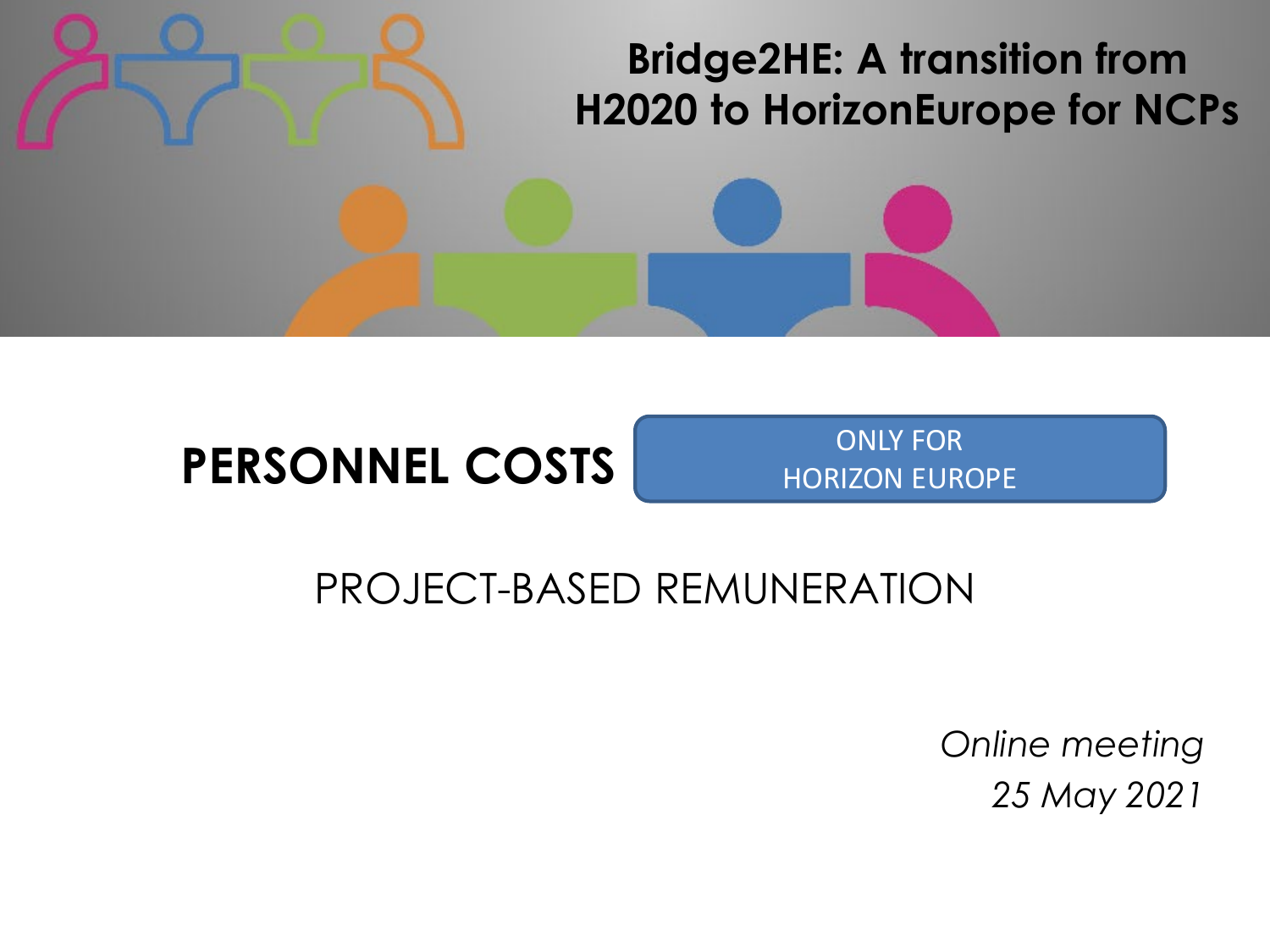

## **WHAT IS IT?**

*IS PROJECT-BASED REMUNERATION RELEVANT FOR ME?*

For employees whose **level of remuneration** (daily rate, hourly rate) **increases** when and because the employee works in (EU, national or other) projects

= Usual remuneration practices of a legal entity under which a personnel receives **supplementary payments for work in projects**

RO, PL, HU, SI, LT, SK, CZ, …

#### *Example:*

*an employee who gets a bonus or a new contract with a higher salary level for working in a project*

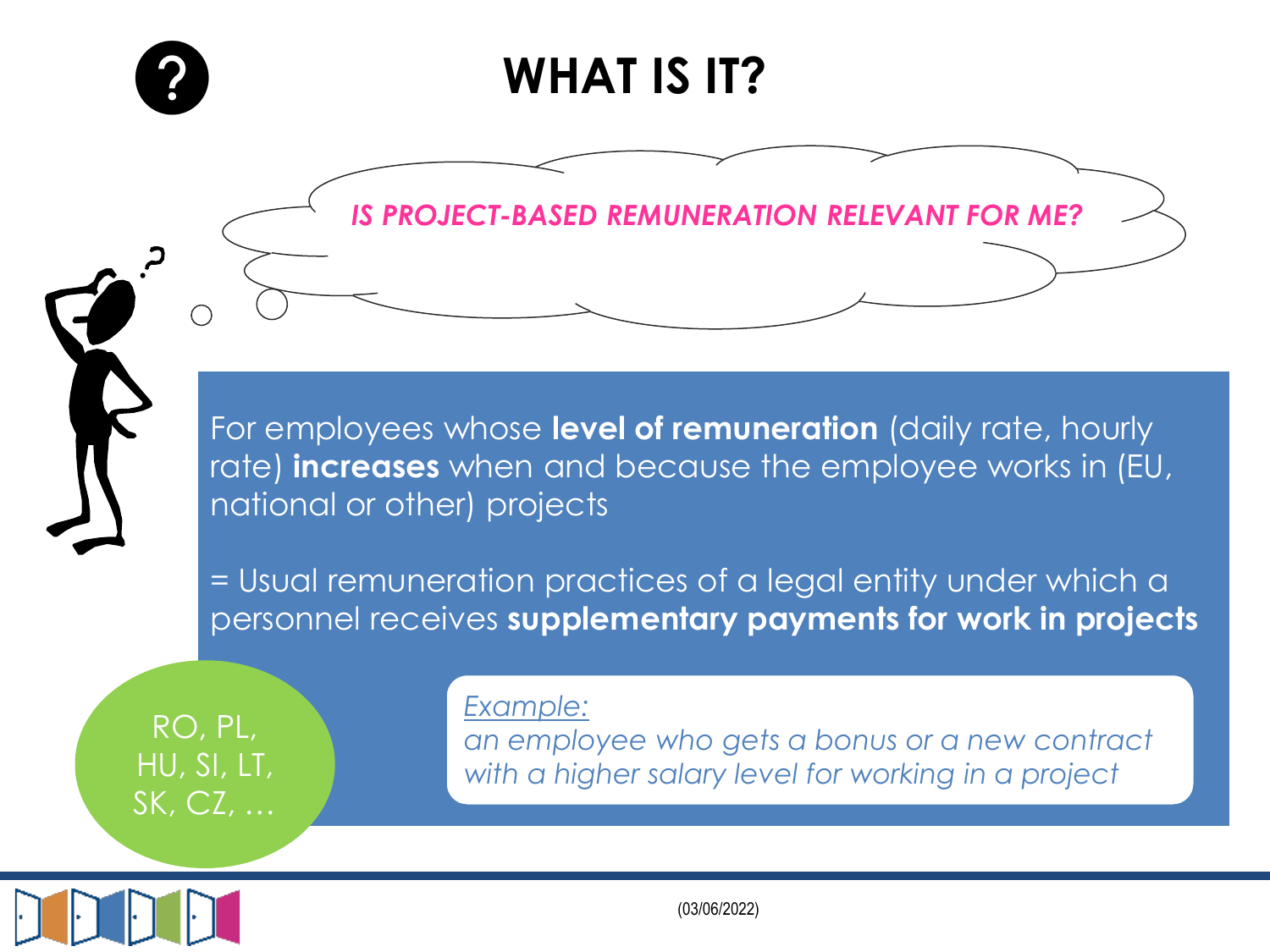

# **HOW MUCH CAN BE DECLARED?**

Actual remuneration costs paid by the legal entity for the time worked by the personnel in the action ('action daily rate') **up to** the remuneration that the person would be paid for work in R&I projects funded by national schemes (theoretical 'national projects daily rate')

**ACTION DAILY RATE NATIONAL PROJECTS DAILY RATE**



(03/06/2022)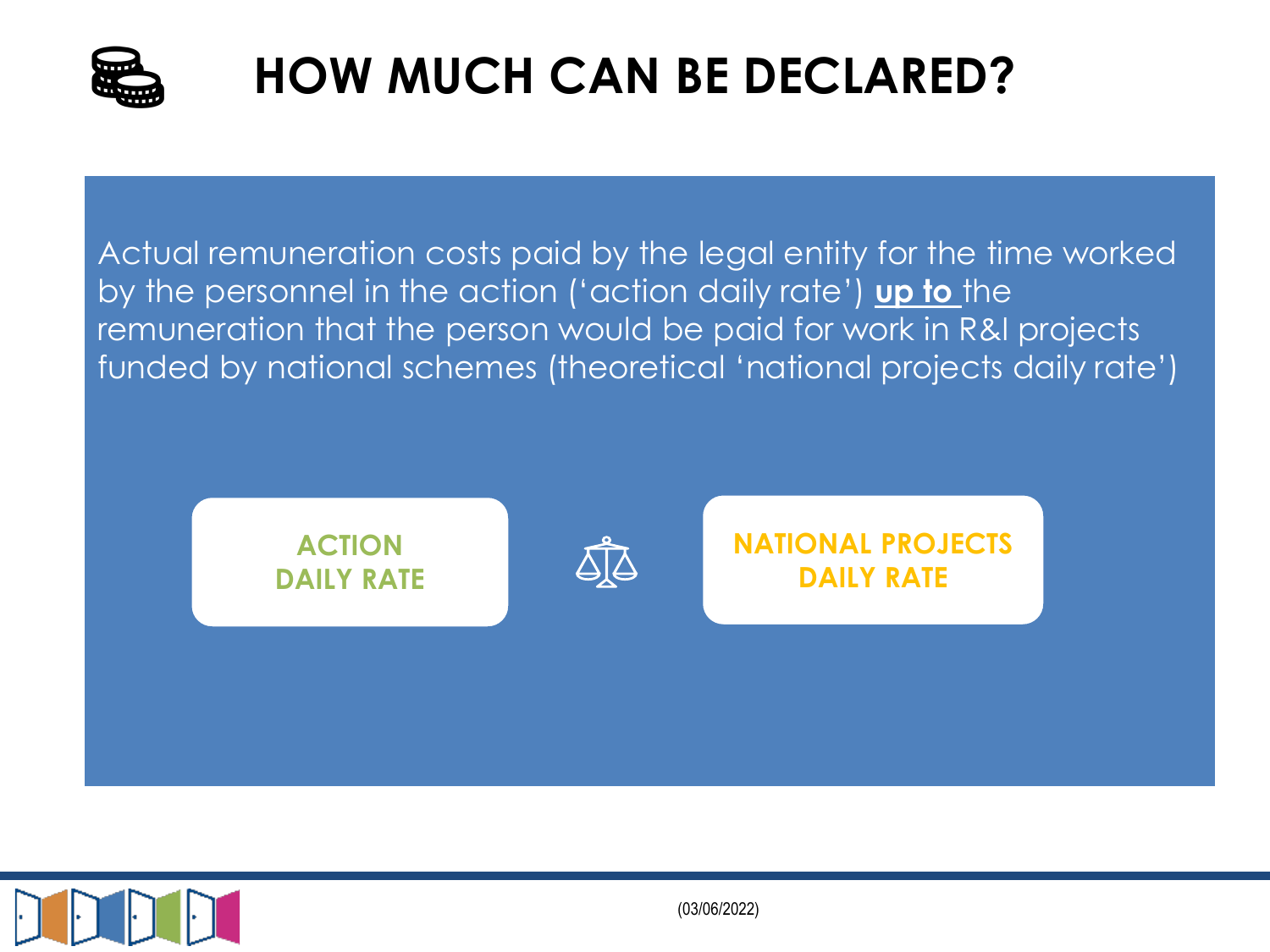

## **COMPARE THE RATES**





(03/06/2022)